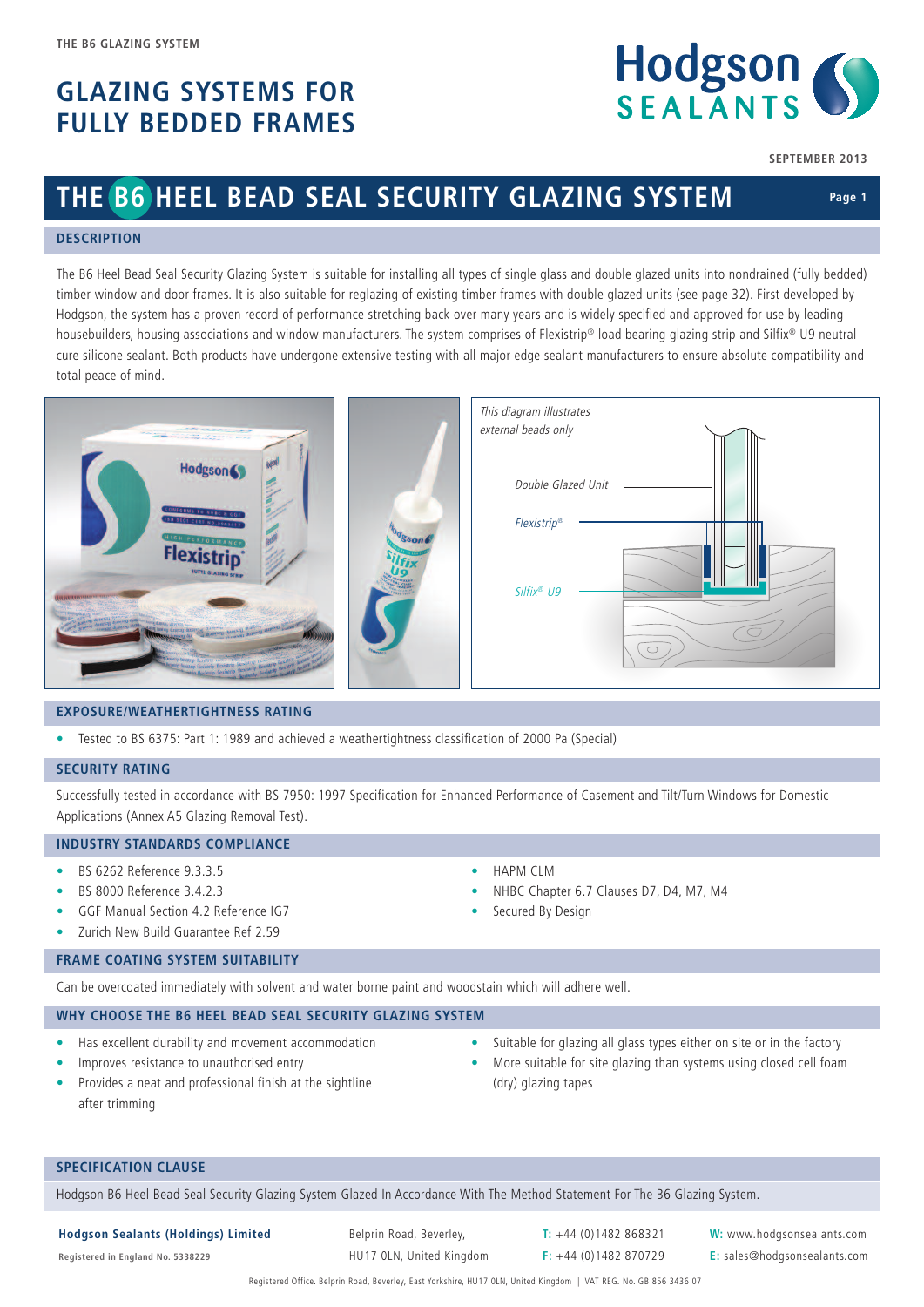

**Page 2**

# **GLAZING SYSTEM B6 METHOD STATEMENT**

#### **MATERIALS REQUIRED**

- Flexistrip® sized according to rebate upstand height and method of application
- Method 1:- Flexistrip® Jumbo 15 only
- Method 2:- Flexistrip®
- Silfix® U9 silicone sealant
- Setting blocks and location blocks sized to suit the unit thickness and edge clearance
- Sheradised glazing pins 28mm & 30mm

### **USEFUL TOOLS & ACCESSORIES**

- Hand held moisture meter
- Flexistrip® trimming knife
- Glazing shovel
- Curved trimming blades

• Glass cleaner

• High powered skeleton gun

## **MEASURING THE FRAME OPENING**

In order to allow the unit to be fully bedded in glazing material, each frame opening must be measured, the unit size calculated and the minimum required edge clearance (3mm) taken into account as described below. Ensure that protective edge tapes do not overlap by more than 1mm onto the face of the glass.

## **CALCULATING THE UNIT SIZE**

The spacer bar of the unit should ideally be at or slightly below the sightline. For units with 12mm depth of edge sealant and spacer bar, calculate the unit size as follows:-

Example: For 16mm upstand required unit size  $=$  tight rebate size minus 6mm. For larger upstand more than 6mm can be subtracted from the tight size.

#### **PREPARATION**

- 1. Check that the moisture content of the window does not exceed 17% as per NHBC Chapter 6.7.
- 2. Remove all beads from the window.
- 3. Remove all dust, grease and loose material from the rebate. Any moisture on the timber should be wiped off using a clean paper towel or other absorbent material to give a dry surface.
- 4. Check the condition of any primer or stain on the frame, especially the rebate and glazing surfaces of the beads. Any section which has been partially missed or is considerably weathered should be reprimed or stained before glazing.
- 5. Check that the unit fits into the frame and can be centralised when standing the unit on the setting blocks so that there is a 3mm edge clearance at the bottom of the unit (see picture A).
- 6. Apply Silfix® U9 to joints in midrails and horizontal bars.



#### **PREPARATION OF THE DOUBLE GLAZED UNIT**

1. Inspect the double glazed unit for obvious defects and cut off any excess edge sealant present on the face of the glass. Wipe any dust or loose material off the unit.

## **APPLICATION METHOD 1: Applying Flexistrip® Jumbo 15 To The Double Glazed Unit.**

With the unit laid horizontally on a non-scratch surface, apply Flexistrip® around the perimeter face of the unit as follows:-

1. Starting at one corner, apply Flexistrip<sup>®</sup> to the face of the unit with the bottom edge of the backing paper aligned with the unit edge (see picture B). Cut the end of Flexistrip® and the backing paper flush with the end of



the unit using a sharp blade. Fold back approximately 5cm of the backing paper from each end to expose the strip sealant.

2. Begin the application of the second length of Flexistrip® by forming a butt joint against one of the exposed sections of Flexistrip® already applied (see picture C). Do not overlap the strip or leave gaps between adjacent sections of strip and do not make indentations at the joint. Continue by aligning the backing paper with the edge of the unit and cut the Flexistrip® and backing paper as before.



3. Continue to apply Flexistrip<sup>®</sup> along the perimeter of the unit as described above until you reach the final joint. When the fourth

### **Hodgson Sealants (Holdings) Limited** Belprin Road, Beverley, **T:** +44 (0)1482 868321 **W:** www.hodgsonsealants.com

**Registered in England No. 5338229** HU17 0LN, United Kingdom **F**: +44 (0)1482 870729 **E:** sales@hodgsonsealants.com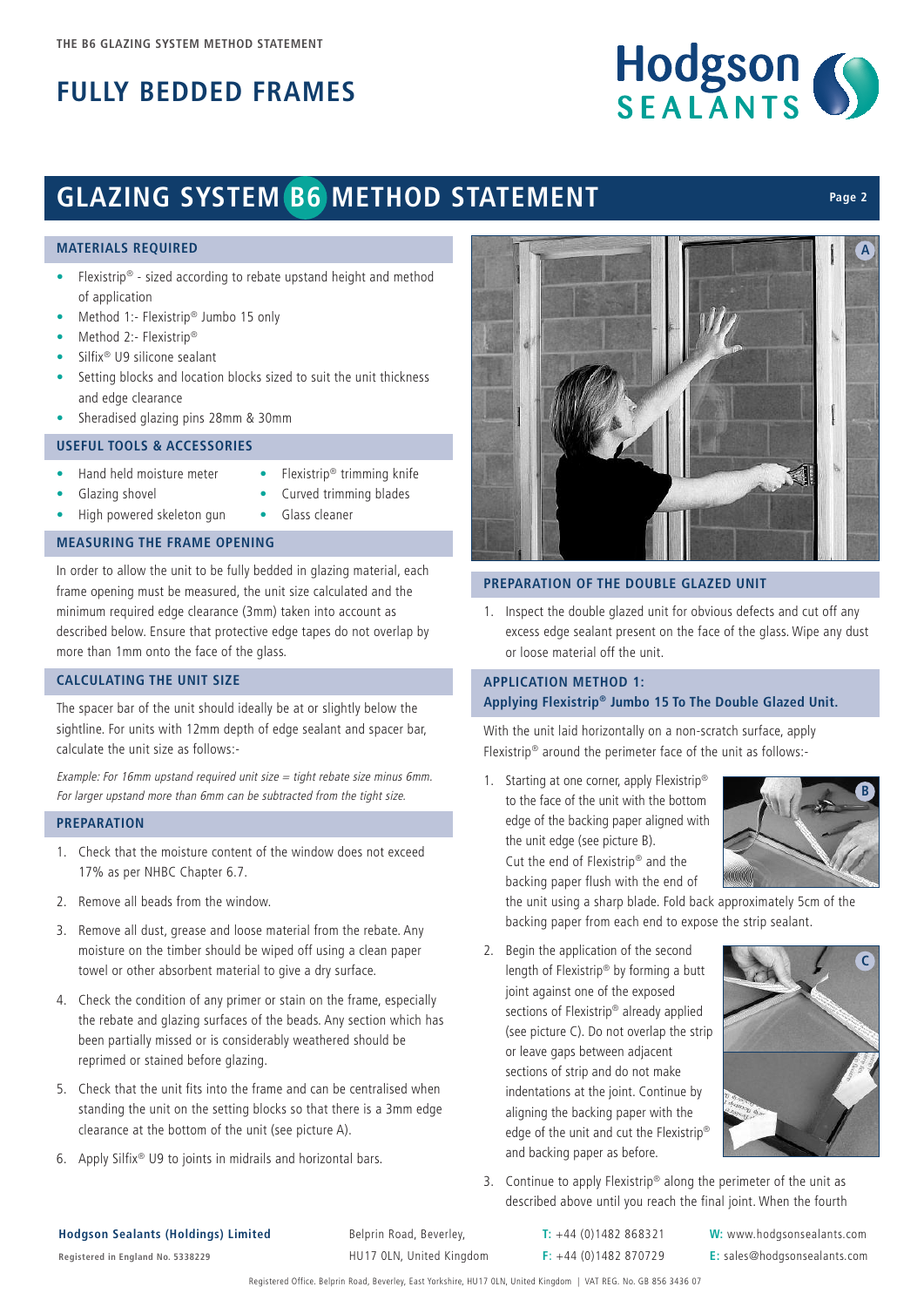

## **GLAZING SYSTEM B6 METHOD STATEMENT**

length reaches the exposed section of the first length, fold the strip back on itself and cut through the backing paper and strip at the crease so as to form a neat joint (see picture D).



- 4. Replace the backing paper onto the strip at the four corners. Carefully turn the unit over and apply strip to the face of the unit following the same method used for the first side.
- 5. If the units are to be transported to site or stored prior to installation, they should be stacked at a slight incline from the vertical with suitable pads to prevent the strip from being squashed or otherwise deformed.

## **GLAZING OF FRAMES**

1. All double glazed units must be positioned on setting blocks. If the window has an opening sash, each unit will need to have its weight supported by location blocks in addition to the setting blocks. The position of setting and locations blocks depends on the way the



sash is hung. Check picture E above to select the correct position of location and setting blocks appropriate to the window to be glazed.

- 2. Apply a heel bead of Silfix® U9 to the angle of the rebate.
- 3. Position the setting block(s) on the bottom rail as near the quarter points as possible as shown on the diagram (see picture E). Where more than one unit per window is to be glazed, start by glazing the bottom unit(s).
- 4. Carefully remove the backing paper from the strip sealant on one side of the unit only. Examine the strip on the pre-taped units and replace with fresh material if damaged.
- 5. Position the bottom of the unit on the setting block(s). Using a glazing shovel inserted at the side of the unit to control and guide the unit, ease it back a little so that the unit can be centralised in the frame before the Flexistrip® makes contact with the



**Page 3**

rebate upstand. Guide the unit back until the strip sealant touches the rebate upstand on all sides (see picture F).

- 6. If glazing an opening sash, insert location blocks around the sides of the unit as shown in Picture E.
- 7. Apply Silfix® U9 around the edge of the unit to completely fill the perimeter void, finishing flush with the edge of the unit.
- 8. Remove the backing paper from the strip sealant on the face of the unit.
- 9. Apply a bead of Silfix® U9 against the existing perimeter filling on which to bed the bead to the rebate platform and unit.
- 10. First bed the bottom bead onto the fillet of Silfix® U9, rebate platform and strip sealant. Apply as much pressure as is safely possible to compress the strip sealant between the bead and the glass.
- 11. Position the pins at right angles on the top surface of the bead. They should be no more than 50mm from either end and not more than 150mm apart. Apply pressure on the bead to ensure good contact with the Flexistrip® and pin the bead. There should always be at least two pins for every bead (see picture G).



- 12. Fix the side and top beads by positioning them onto the rebate platform and apply pressure to ensure full contact with the Flexistrip®. Pin as described above.
- 13. Using a trimming knife with a curved blade, trim off the excess strip sealant above the sightline at a slight angle so that water will be shed away from the glass (see picture H).



#### **Hodgson Sealants (Holdings) Limited** Belprin Road, Beverley, **T:** +44 (0)1482 868321 **W:** www.hodgsonsealants.com

**Registered in England No. 5338229** HU17 0LN, United Kingdom **F**: +44 (0)1482 870729 **E:** sales@hodgsonsealants.com

Registered Office. Belprin Road, Beverley, East Yorkshire, HU17 0LN, United Kingdom | VAT REG. No. GB 856 3436 07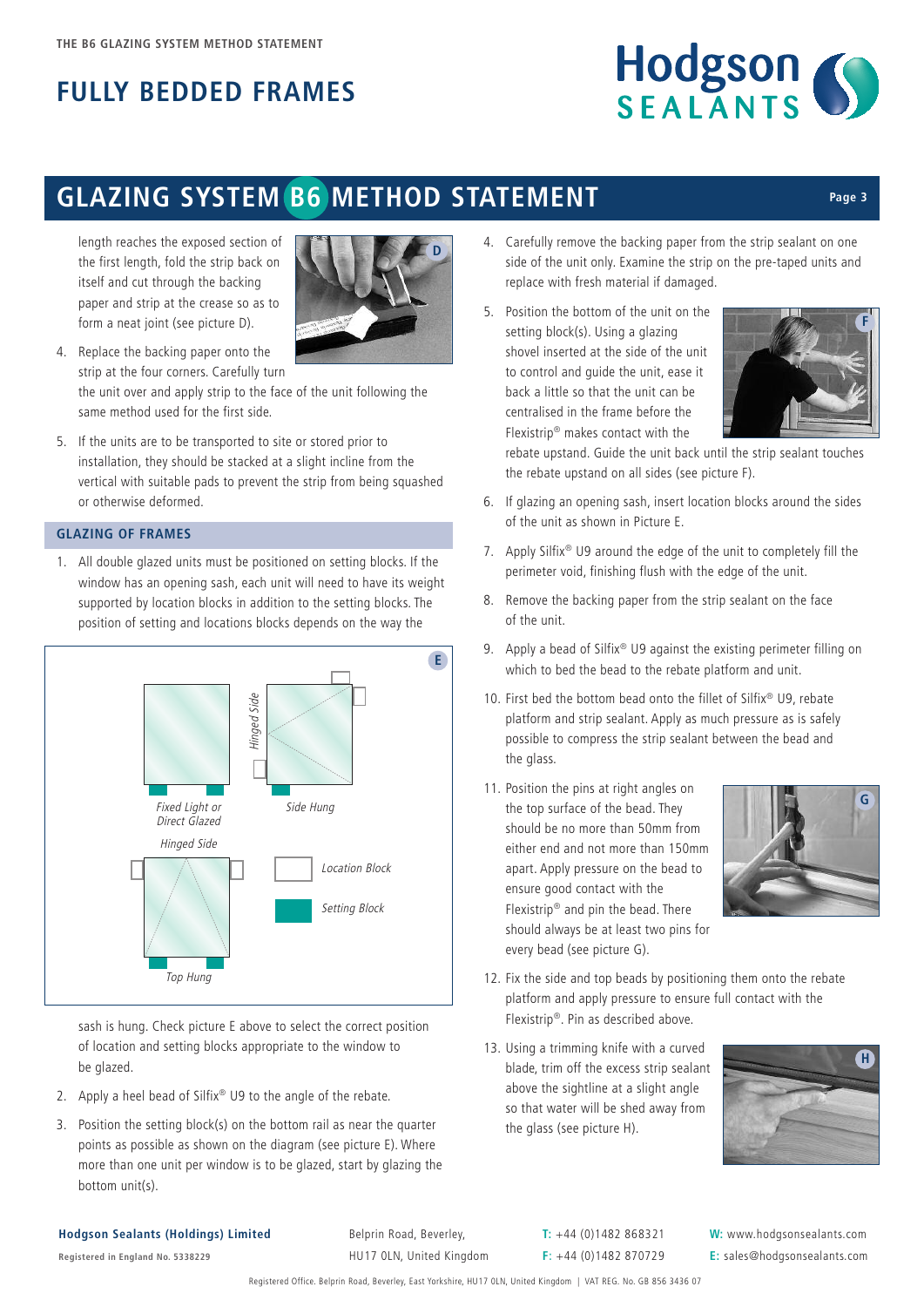

**I**

**Page 4**

**J**

**K**

# **GLAZING SYSTEM B6 METHOD STATEMENT**





The B6 Glazing System is suitable for both restoration work and newbuild.

## **FRAME DECORATION & MAINTENANCE**

The frame and sealant may now be painted with water/solvent borne paint or woodstain. Regular maintenance of the frame is essential to ensure maximum performance of the glazing system and double glazed unit.

### **APPLICATION METHOD 2: Using Flexistrip® Applied Direct to the Rebate Upstand.**

### **GLAZING OF FRAMES**

- 1. Apply Flexistrip® to the bottom rebate upstand by running the edge of the paper along the rebate platform so that the Flexistrip® finishes 1mm - 2mm above the sightline. Fold back approximately 5cm of the backing paper from each end to expose the strip sealant.
- 2. Start the application of the second length of Flexistrip® by forming a butt joint against one of the exposed sections of Flexistrip® already applied (see picture I). Do not overlap the strip or leave gaps between adjacent sections of strip and do not make indentations at the joint. Apply a length to each side and then the top (see picture J).
- 3. Remove the backing paper from the Flexistrip®.
- 4. Apply a heel bead of Silfix<sup>®</sup> U9 below the Flexistrip® to form part of the perimeter bedding (see picture K).
- 5. All double glazed units must be positioned on setting blocks. If the window has an opening sash, each unit will need to have its weight supported by location blocks in addition to the setting blocks. The position of setting and locations blocks depends on the way the sash is hung. Check picture L to select the correct position of location and setting blocks appropriate to the window to be glazed.
- 6. Position the setting blocks on the

bottom rebate as near to the quarter points as possible as shown on picture L. Where more than one unit per window is to be glazed, start by glazing the bottom unit(s).

7. Position the bottom of the unit on the setting block(s). Using a glazing shovel inserted at the side of the unit to control and guide the unit, ease it back a little so that the unit can be centralised in the frame before the Flexistrip® makes contact with the rebate

**Hodgson Sealants (Holdings) Limited** Belprin Road, Beverley, **T:** +44 (0)1482 868321 **W:** www.hodgsonsealants.com